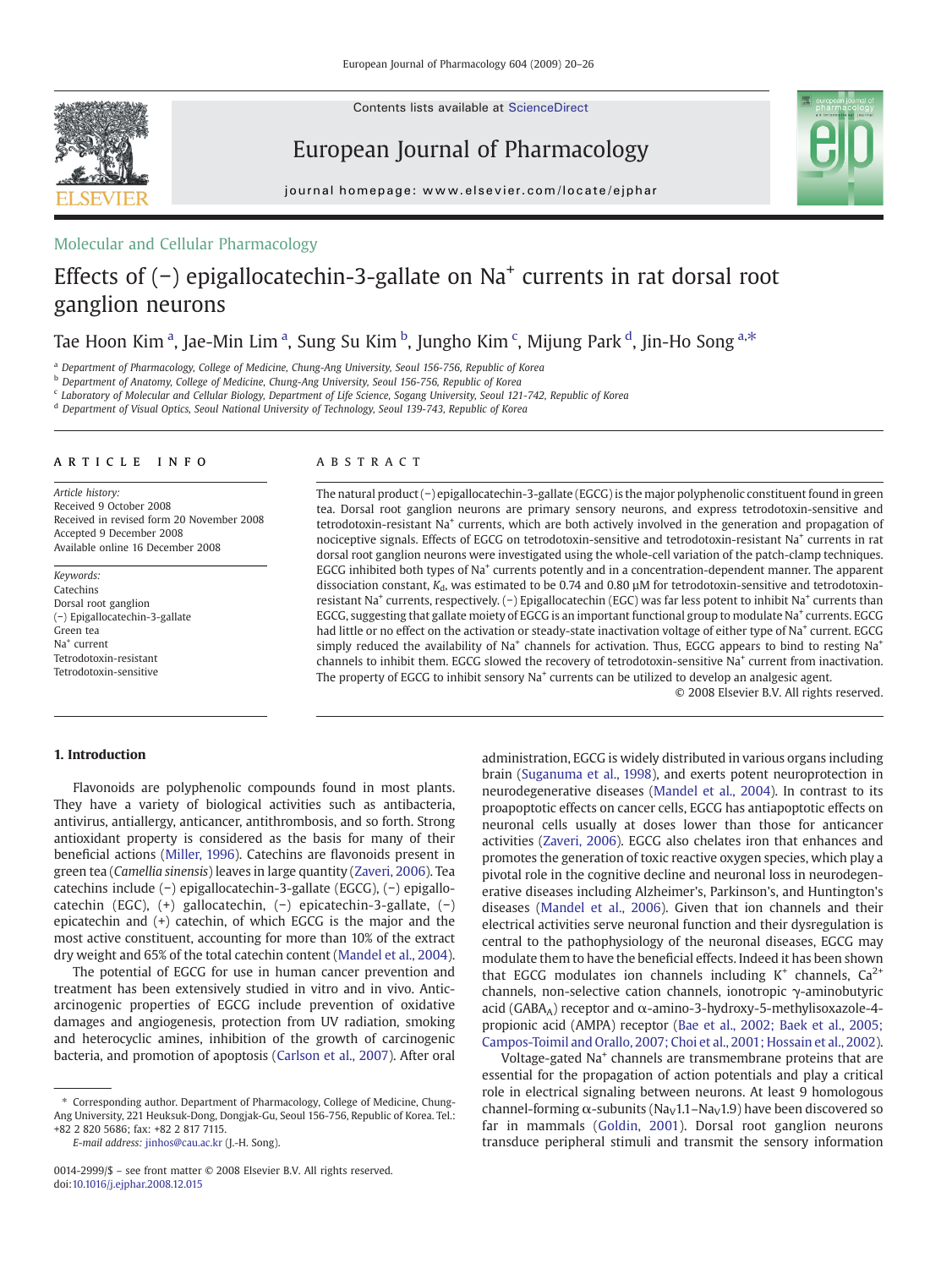to the central nervous system. They express tetrodotoxin-sensitive and tetrodotoxin-resistant Na<sup>+</sup> currents ([Roy and Narahashi, 1992\)](#page-6-0). Tetrodotoxin-sensitive Na<sup>+</sup> current is the composite current through Na<sub>V</sub>1.1, Na<sub>V</sub>1.6 and Na<sub>V</sub>1.7, and tetrodotoxin-resistant Na<sup>+</sup> current through Na<sub>V</sub>1.8 and Na<sub>V</sub>1.9 [\(Black et al., 2004; Goldin, 2001](#page-6-0)). Na<sub>V</sub>1.7,  $Na<sub>V</sub>1.8$  and  $Na<sub>V</sub>1.9$  are expressed preferentially in small nociceptive neurons and play important roles in the pathogenesis of acute, inflammatory and neuropathic pains ([Akopian et al., 1996; Cummins](#page-6-0) [et al., 2007; Dib-Hajj et al., 1998; Djouhri et al., 2003](#page-6-0)). In the present study we found that EGCG potently inhibited tetrodotoxin-sensitive and tetrodotoxin-resistant  $Na<sup>+</sup>$  currents in rat dorsal root ganglion neurons, suggesting that EGCG has a potential for analgesic agent.

#### 2. Materials and methods

#### 2.1. Cell preparation

All experiments were carried out in accordance with the guidelines and the approval of the Institutional Animal Ethics Committee. Dorsal root ganglion neurons were isolated from Sprague–Dawley rats of 2– 6 days old. Rats were decapitated and the spinal column was removed. Dorsal root ganglia in all spinal levels were harvested and axonal and connective tissue was cut away in ice-cold  $Ca^{2+}/Mg^{2+}$ -free phosphatebuffered saline (PBS, Sigma, St. Louis, MO). The isolated dorsal root ganglia were digested first with 0.125% collagenase (Type II-S, Sigma) for 15 min and then with 0.25% trypsin (Type XI, Sigma) for 10 min, both in PBS at 36 °C. After that, they were rinsed with a culture media composed of 10% fetal bovine serum in Dulbecco's Modified Eagle Medium (both from Gibco, Grand Island, NY). Individual cells were then mechanically dissociated by triturating dorsal root ganglia through fire-polished Pasteur pipettes. The dispersed cells were plated onto glass coverslips (12-mm diameter, Superior, Germany), previously coated with 0.1 mg/ml poly-L-lysine (Sigma) in 35-mm diameter tissue culture dishes. The dishes filled with the culture media were maintained in a humidified incubator at 36 °C under an atmosphere of 5%  $CO<sub>2</sub>$ . All recordings were made within 2–7 h of dorsal root ganglia isolation.

#### 2.2. Electrophysiological recording

Electrophysiological experiments were conducted at room temperature (22–24 °C). An individual glass coverslip was removed from the culture dish and placed into a perfusion chamber mounted on the stage of an inverted phase-contrast microscope. The chamber was continuously perfused with an external solution by gravity at a rate of 1 ml/min. The chamber volume was maintained at about 0.5 ml. Na+ currents were recorded in the whole-cell voltage-clamp configuration of the patch-clamp technique. Voltage was controlled using an Axopatch 200B amplifier (Axon Instruments, Union City, CA) driven from a PC, from which pulse protocols were generated and into which data were stored for off-line analysis using Clampex 8 software (Axon Instruments) and a digital interface (Digidata 1322A, Axon Instruments). Recordings were made in solutions to select out Na<sup>+</sup> currents and Na+ gradient was reduced in order to attain good voltage-clamp of the currents. The external solution contained (mM): NaCl 30, choline chloride 120, tetraethylammonium chloride 20, D-glucose 5, HEPES 5,  $MgCl<sub>2</sub>$  1, CaCl<sub>2</sub> 1, and LaCl<sub>3</sub> 0.01 (pH titrated to 7.4 with tetraethylammonium hydroxide). The internal solution contained (mM): NaCl 10, CsCl 65, CsF 70 and HEPES 10 (pH titrated to 7.2 with CsOH). Patch pipettes were made from borosilicate glass capillaries (G150TF-4, Warner Instrument, Hamden, CT) with a two-step vertical puller (PP83, Narishige, Tokyo, Japan) and heat-polished with a microforge (MF83, Narishige). Pipette resistance was between 0.9 and 1.0  $M\Omega$ when filled with the internal solution. An Ag–AgCl pellet/3 M KCl– agar bridge was used for the reference electrode. Capacity transients were cancelled as much as possible. Voltage errors were minimized



Fig. 1. Chemical structures of EGCG (A) and EGC (B).

ÒН

with a series resistance compensation of 70–90% with the amplifier circuitry. Linear leakage currents were digitally subtracted on-line with P/4 routines. The liquid junction potential of −4 mV measured between internal and external solutions was corrected. Recordings were always started at least 10 min after obtaining the whole-cell configuration to allow Na<sup>+</sup> current to stabilize. All salts were obtained from Sigma.

A fast Na+ current that inactivated within 2–3 ms at 0 mV depolarization in large-diameter neurons  $(>30 \mu m)$  was selected as tetrodotoxin-sensitive Na+ current, and its tetrodotoxin sensitivity was confirmed with 100 nM tetrodotoxin (Sigma) at the end of each experiment. Tetrodotoxin-resistant Na<sup>+</sup> current was recorded from small-diameter neurons  $\langle 20 \text{ µm} \rangle$  and isolated by eliminating tetrodotoxin-sensitive Na<sup>+</sup> current by including 100 nM tetrodotoxin in the external solution in all experiments [\(Roy and Narahashi, 1992\)](#page-6-0).

EGCG and EGC (Sigma) were dissolved in dimethylsulfoxide to form 1000-fold stock solutions. Stock solutions were stored frozen at −20 °C in small aliquots and diluted in the external solution to the desired concentrations immediately before use.

#### 2.3. Data acquisition and analysis

Currents were low-pass filtered at 5 kHz and digitally sampled at 50 kHz. Data analysis was performed with a combination of Clampfit 8 (Axon Instruments) and SigmaPlot 9 (Jandel Scientific, San Rafael, CA) softwares. Data are presented as means $\pm$ S.E.M. and *n* refers to the number of cells examined. Student's t-test was used for comparisons and statistical significance was assessed at  $P<0.05$ .

#### 3. Results

#### 3.1. EGCG inhibits  $Na<sup>+</sup>$  currents in dorsal root ganglion neurons

Effects of EGCG (Fig. 1) on Na<sup>+</sup> currents in rat dorsal root ganglion neurons were investigated. Tetrodotoxin-sensitive and tetrodotoxinresistant Na<sup>+</sup> currents were separately recorded using the method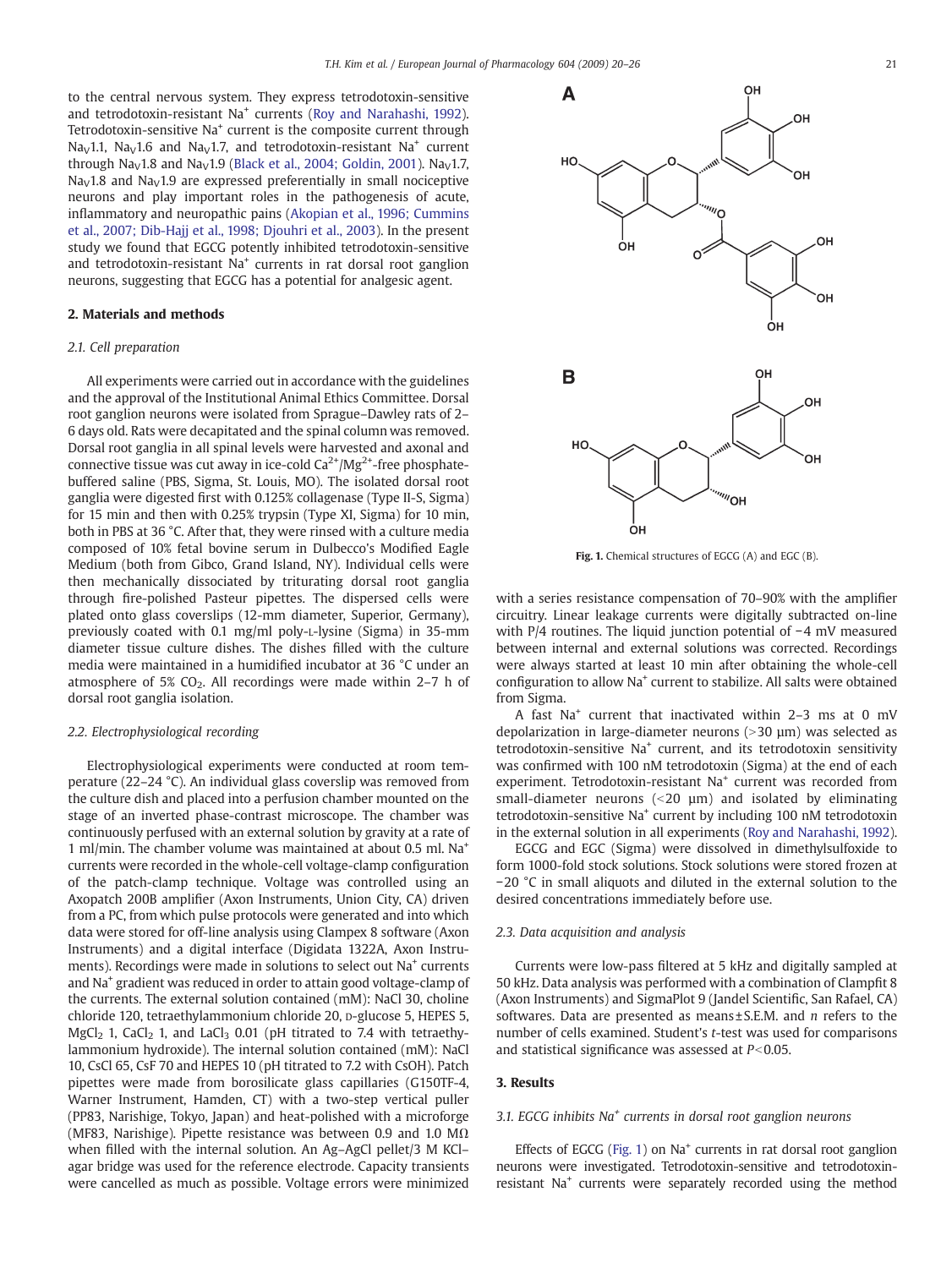<span id="page-2-0"></span>

Fig. 2. EGCG inhibition of Na<sup>+</sup> currents in rat dorsal root ganglion neurons. (A, B) Typical tetrodotoxin-sensitive (A) and tetrodotoxin-resistant (B) Na<sup>+</sup> current traces before and after EGCG (1 µM) treatment for 10 min, and after washout for 10 min. Currents were elicited by depolarizing steps of 10-ms (A) or 40-ms (B) duration to 0 mV from a holding potential of −80 mV at 15-s intervals. (C) Time course of Na+ current inhibition by EGCG (○, tetrodotoxin-sensitive, n= 8; ●, tetrodotoxin-resistant, n= 8). (D) Concentration–response relationship for EGCG inhibition of Na<sup>+</sup> currents. Peak current amplitude at 10 min application of EGCG (I<sub>EGCG</sub>) was normalized to control current (I<sub>control</sub>), and plotted against the concentration of EGCG. Every measurement was carried out in a different cell. The means of the data were fitted with the Hill equation to yield the smooth lines. ○, tetrodotoxin-sensitive;  $\bullet$  tetrodotoxin-resistant.  $n = 7-8$ .

described in Materials and methods. After establishing a whole-cell configuration, neurons were voltage-clamped at −80 mV. Na<sup>+</sup> currents were evoked by depolarizing step pulses to 0 mV (tetrodotoxin-sensitive, 10 ms; tetrodotoxin-resistant, 40 ms) at 15-s intervals. Activation and inactivation kinetics of tetrodotoxin-sensitive Na<sup>+</sup> current were much faster than those of tetrodotoxin-resistant  $Na<sup>+</sup>$  current (Fig. 2A and B). After currents were stabilized EGCG  $(1 \mu M)$  was applied for 10 min and washed out for 10 min with EGCG-free external solution. EGCG gradually inhibited both Na<sup>+</sup> currents almost equally and the effects were partially reversible (Fig. 2C). Examples of tetrodotoxin-sensitive and tetrodotoxinresistant Na<sup>+</sup> current traces before and after treatment with EGCG, and after washout are shown in Fig. 2A and B, respectively. EGCG (1 µM) for 10 min inhibited tetrodotoxin-sensitive Na<sup>+</sup> current to  $46\pm5%$  of control  $(n=8)$ , and tetrodotoxin-resistant Na<sup>+</sup> current to  $43\pm6\%$  of control  $(n=8)$ . Upon washout for 10 min tetrodotoxin-sensitive and tetrodotoxinresistant Na<sup>+</sup> currents were recovered to  $59\pm6%$  and  $55\pm7%$  of control, respectively.

The concentration–response relationship for EGCG inhibition of Na+ currents was measured (Fig. 2D). Depolarizing step pulses to 0 mV from a holding potential of −80 mV were employed to generate Na<sup>+</sup> currents. Peak currents were measured in the absence and presence of EGCG for 10 min. Data were collected from 7–8 different cells for each concentration of EGCG. The mean values of the peak current fraction were fitted with the following Hill equation:

$$
I_{EGCG}/I_{control} = 1/\left(1 + \left(\left[EGCG\right]/K_{d}\right)^{h}\right),
$$

where  $I_{\text{EGCG}}$  is the peak current in the presence of EGCG,  $I_{\text{control}}$  is the control peak current, [EGCG] is the concentration of EGCG,  $K_d$  is the apparent dissociation constant, and  $h$  is the Hill coefficient. Best fits were achieved when  $K_d$  and h were 0.74  $\mu$ M and 1.12 for tetrodotoxinsensitive Na<sup>+</sup> current, respectively, and 0.80 µM and 1.26 for tetrodotoxin-resistant Na<sup>+</sup> current, respectively.

EGC was far less potent to inhibit  $Na<sup>+</sup>$  currents than EGCG. At 3  $\mu$ M EGC inhibited tetrodotoxin-sensitive Na<sup>+</sup> current by  $15 \pm 3\%$  (n=8), and tetrodotoxin-resistant Na<sup>+</sup> current by  $6±3%$  (n=8), while at the same concentration EGCG suppressed both currents by around 85%.

#### 3.2. Effects of EGCG on the activation of  $Na<sup>+</sup>$  currents

Current–voltage (I–V) relationships were constructed using a series of depolarizing pulses to a range of potentials between −55 mV and +50 mV in steps of 5 mV with 5-s intervals from a holding potential of −90 mV (tetrodotoxin-sensitive) or −80 mV (tetrodotoxin-resistant). Examples of the current families for tetrodotoxin-sensitive and tetrodotoxin-resistant Na<sup>+</sup> currents in the absence and presence of EGCG  $(1 \mu M)$  for 10 min are shown in [Fig. 3](#page-3-0)A and B, respectively. The peak current at each potential was plotted to form I–V curves ([Fig. 3](#page-3-0)C). The current activation threshold was approximately −50 mV for tetrodotoxin-sensitive Na<sup>+</sup> current and −30 mV for tetrodotoxinresistant Na<sup>+</sup> current, and peak inward current occurred at approximately −15 mV and −10 mV, respectively. The reversal potential for both types of Na<sup>+</sup> currents was approximately  $+28$  mV, which was close to the equilibrium potential calculated from intracellular and extracellular  $Na<sup>+</sup>$  concentrations. EGCG inhibited both types of  $Na<sup>+</sup>$ currents quite evenly at the range of potentials tested without noticeable change in the reversal potential, implying that EGCG inhibited Na<sup>+</sup> currents independently of the activation voltages.

To determine the voltage dependence of channel activation, the Na<sup>+</sup> conductance  $(G)$  was calculated. The peak current  $(I)$  for each test pulse potential ( $V_{\rm m}$ ) was divided by the driving force ( $V_{\rm m}$  –  $V_{\rm rev}$ ), where  $V_{\rm rev}$  is the membrane potential at which the peak current is reversed. Normalized Na<sup>+</sup> conductance was plotted against  $V<sub>m</sub>$  and fitted with a Boltzmann function according to the equation:

 $G/G_{\text{max}} = 1/(1 + \exp((V_{\text{g0.5}} - V_{\text{m}})/k_{\text{g}})),$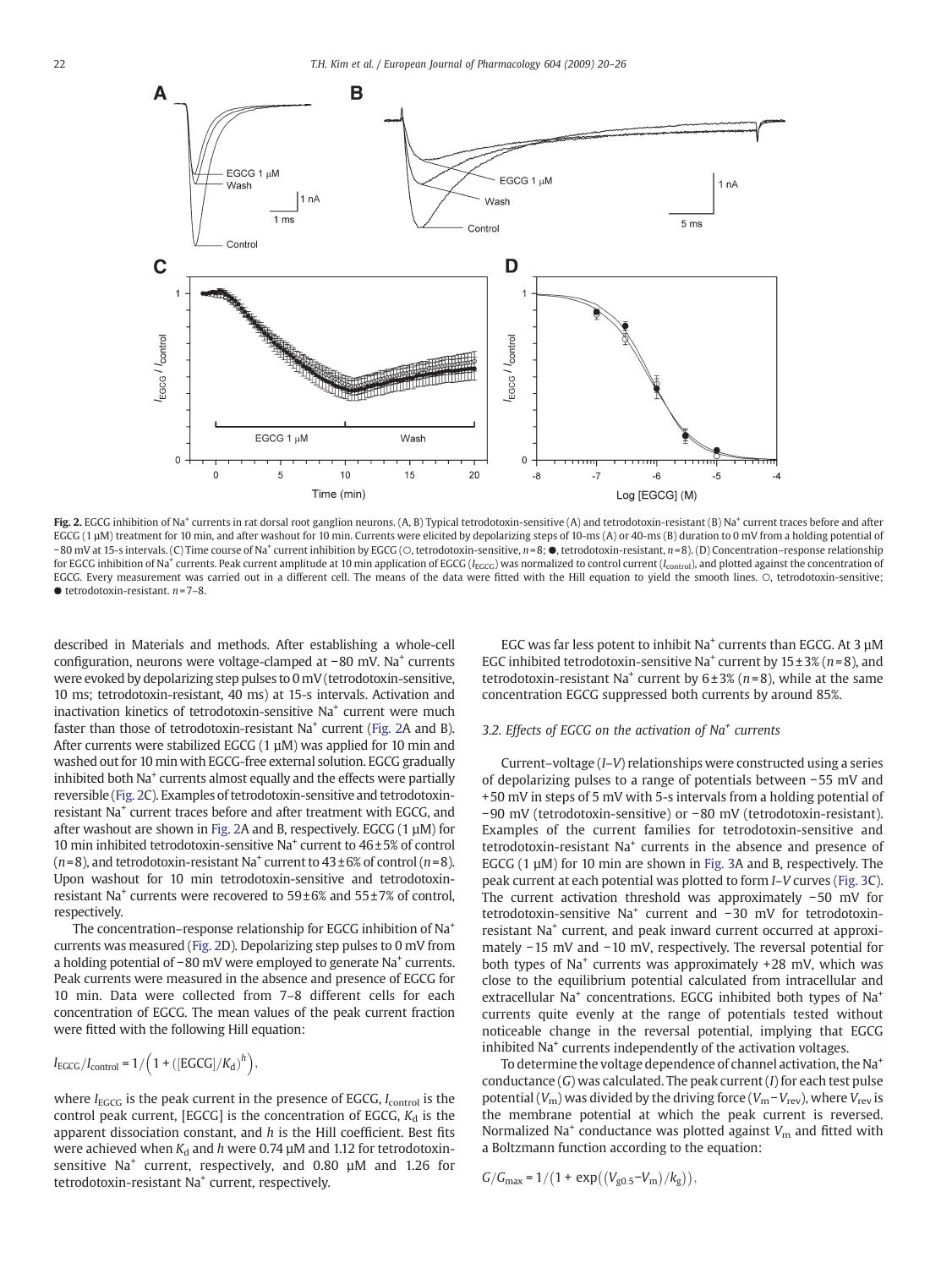<span id="page-3-0"></span>

Fig. 3. Effects of EGCG on the activation of Na<sup>+</sup> currents. Membrane potential was held at −90 mV (A) or −80 mV (B), and currents were evoked with test pulses (A, 10 ms; B, 40 ms) to potentials ranging from −55 mV to +50 mV in 5-mV increments. (A, B) Examples of tetrodotoxin-sensitive (A) and tetrodotoxin-resistant (B) Na<sup>+</sup> current families before and after treatment with EGCG (1 µM) for 10 min. (C) Current–voltage (I–V) relationships for the currents shown in panels A and B. (D) Conductance–voltage (G–V) relationships derived from  $I-V$  data. Conductance was normalized with respect to the maximal conductance at +20 mV and plotted against the test potential (tetrodotoxin-sensitive,  $n=10$ ; tetrodotoxinresistant, n= 7). Curves were drawn after fit with a Boltzmann function. ○, tetrodotoxin-sensitive, control; □, tetrodotoxin-sensitive, EGCG; ●, tetrodotoxin-resistant, control; ■, tetrodotoxin-resistant, EGCG.

where  $G_{\text{max}}$  is the maximal conductance at +20 mV,  $V_{g0.5}$  is the membrane potential at which the half-maximal channel open probability occurs and  $k<sub>g</sub>$  is the slope factor that describes the steepness of voltage dependent activation kinetics (Fig. 3D). The Boltzmann parameters are summarized in Table 1.

EGCG had a little influence on the activation voltages of both types of Na<sup>+</sup> currents. In tetrodotoxin-sensitive Na<sup>+</sup> current  $V_{g0.5}$  and  $k<sub>g</sub>$ were calculated to be  $-22.3 \pm 1.3$  mV and  $7.19 \pm 0.30$  mV (n=10), respectively. EGCG (1 µM) treatment for 10 min produced a slight but significant depolarizing shift of  $V_{g0.5}$  by  $1.0 \pm 0.5$  mV (P<0.05). In tetrodotoxin-resistant Na<sup>+</sup> current  $V_{g0.5}$  and  $k_g$  were calculated to be  $-15.5 \pm 1.6$  mV and  $5.08 \pm 0.28$  mV (n=7), respectively. The  $k<sub>g</sub>$  was increased significantly by  $1.46 \pm 0.27$  mV (P<0.01) with 1 µM EGCG treatment for 10 min.

#### 3.3. Effects of EGCG on the inactivation of  $Na<sup>+</sup>$  currents

EGCG slowed the inactivation of Na<sup>+</sup> currents. To assess current kinetics inactivation decay time constant was determined. Time constant was estimated by fitting the decay phase of the current trace to a single exponential function. EGCG increased the time constants of both Na<sup>+</sup> currents [\(Fig. 4\)](#page-4-0).

#### Table 1

Boltzmann parameters for Na<sup>+</sup> current activation and steady-state inactivation

|                                |                | Control<br>(mV) | Shift by EGCG<br>(mV)         | Shift in solvent<br>(mV) |
|--------------------------------|----------------|-----------------|-------------------------------|--------------------------|
| Tetrodotoxin-sensitive current | $V_{g0.5}$     | $-22.3 \pm 1.3$ | $+1.0\pm0.5^a(10)$            | $-1.0\pm0.4(7)$          |
|                                | $k_{\rm g}$    | $7.19 \pm 0.30$ | $+1.21 \pm 0.28$              | $+0.88 \pm 0.17$         |
|                                | $V_{h0.5}$     | $-79.1 \pm 1.7$ | $-2.1 \pm 0.8$ (8)            | $-3.0 \pm 0.4(7)$        |
|                                | k <sub>h</sub> | $6.99 \pm 0.15$ | $+0.85 \pm 0.16^a$            | $+0.23 \pm 0.16$         |
| Tetrodotoxin-resistant current | $V_{g0.5}$     | $-15.5 \pm 1.6$ | $+0.4 \pm 1.0(7)$             | $-1.0\pm0.4(7)$          |
|                                | $k_{\rm g}$    | $5.08 \pm 0.28$ | $+1.46 \pm 0.27^b$            | $+0.35 \pm 0.10$         |
|                                | $V_{h0.5}$     | $-53.6 \pm 2.2$ | $+0.4 \pm 1.0(7)$             | $-2.1 \pm 0.7(7)$        |
|                                | k <sub>h</sub> | $5.69 \pm 0.33$ | $+2.13 \pm 0.38$ <sup>b</sup> | $+0.46 \pm 0.23$         |
|                                |                |                 |                               |                          |

Activation and steady-state inactivation curves were constructed as described in the text.  $V_{g0.5}$  and  $V_{h0.5}$  refer to the potential at which current is 50% activated or inactivated, respectively, and  $k_{g}$  and  $k_{h}$  are slope factors. Cells were treated with 1  $\mu$ M EGCG for 10 min.  ${}^{a}P<0.05$ ,  ${}^{b}P<0.01$  compared with the shift in the solvent only (dimethylsulfoxide  $0.1\%$ ,  $v/v$ ). Parenthesis indicates the number of the cells examined.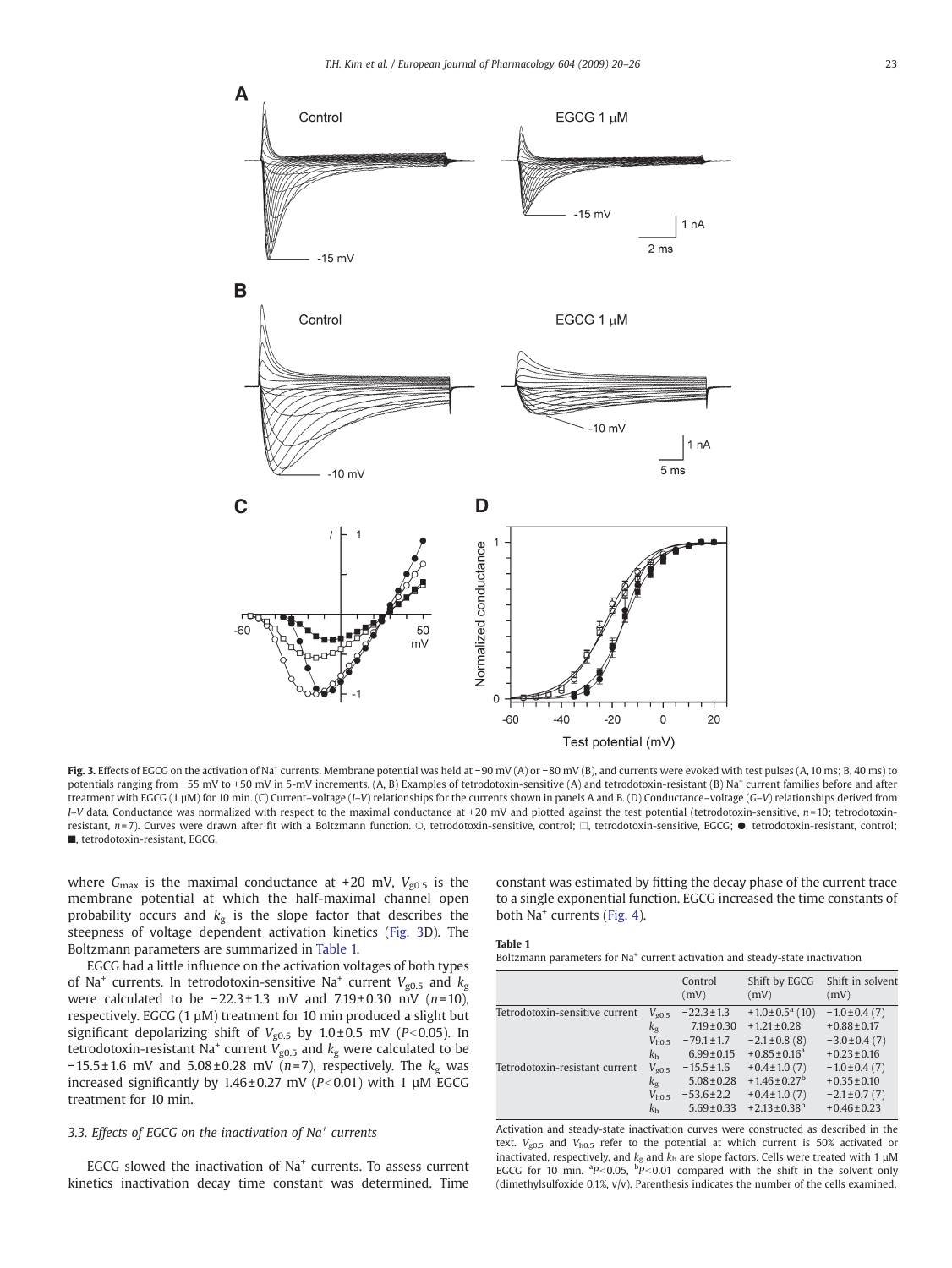<span id="page-4-0"></span>

Fig. 4. Effects of EGCG on the inactivation of tetrodotoxin-sensitive (A) and tetrodotoxin-resistant (B) Na<sup>+</sup> currents. The decaying phase of the current traces obtained from I–V data was fitted with a single exponential function, and the time constant was plotted against the test potential. O, tetrodotoxin-sensitive, control; □, tetrodotoxin-sensitive, EGCG; ●, tetrodotoxin-resistant, control; ■, tetrodotoxinresistant, EGCG.  ${}^{a}P<0.05$ ,  ${}^{b}P<0.01$ , and  ${}^{c}P<0.001$  compared with the control. Tetrodotoxin-sensitive,  $n=10$ ; tetrodotoxin-resistant,  $n=7$ .

The voltage dependence of steady-state inactivation was measured using a protocol consisted of a series of 10-s pre-pulses (from −120 mV to −40 mV in steps of 10 mV) from a holding potential of −100 mV, followed immediately by a test pulse to 0 mV. The protocol was run before and after treatment with 1  $\mu$ M EGCG for 10 min. Typical families of tetrodotoxin-sensitive and tetrodotoxin-resistant Na<sup>+</sup> currents are shown in Fig. 5A and B, respectively.

For construction of the steady-state inactivation curve, normalized peak Na+ current was plotted against the pre-pulse potential (Fig. 5C), and fitted with a Boltzmann function according to the equation:

 $I/I_{\text{max}} = A/(1 + \exp((V_h - V_{h0.5})/k_h))$ 

where *I* is the current amplitude,  $I_{\text{max}}$  is the maximal control current amplitude elicited at the most hyperpolarized pre-pulse, A is the maximum of  $I/I_{\text{max}}$ ,  $V_{\text{h}}$  is the pre-pulse potential,  $V_{\text{h0.5}}$  is the potential at which  $I/I_{\text{max}}$  reaches its half-maximum, and  $k_h$  is the slope factor. The Boltzmann parameters are summarized in [Table 1.](#page-3-0)

The  $V_{h0.5}$  for tetrodotoxin-sensitive Na<sup>+</sup> current was calculated to be −79.1 ± 1.7 mV (n=8), which is about 26 mV lower than that for tetrodotoxin-resistant Na<sup>+</sup> current of  $-53.6 \pm 2.2$  mV (n=7). EGCG at 1 μM for 10 min changed the V<sub>h0.5</sub> only by −2.1 ± 0.8 mV and +0.4 ± 1.1 mV, respectively, which were not different from the shift in the solvent only (dimethylsulfoxide 0.1%,  $v/v$ ). The slope factor  $k_h$ , however, was changed by  $+0.85 \pm 0.16$  mV ( $P<0.05$ ) and  $+2.13 \pm 1.13$ 0.38 mV ( $P<0.01$ ), respectively.

EGCG at 1 µM for 10 min reduced the maximal tetrodotoxinsensitive Na<sup>+</sup> current at a holding potential of -120 mV by 49±4%, which was significantly different from the  $1\pm3\%$  decrease in the solvent only ( $P<0.001$ ). It also reduced the maximal tetrodotoxinresistant Na<sup>+</sup> current at a holding potential of −100 mV by 52±5%, which was significantly different from the  $1\pm2\%$  decrease in the solvent only  $(P<0.001)$ .

#### 3.4. Effects of EGCG on the recovery of  $Na<sup>+</sup>$  currents from inactivation

Recovery of Na<sup>+</sup> currents from inactivation was assessed using a two pulse protocol and varying an inter-pulse duration. Holding potential and inter-pulse potential were both −100 mV. The first pulse inactivates Na<sup>+</sup> currents and the current in response to the second



Fig. 5. Effects of EGCG on the steady-state inactivation of Na<sup>+</sup> currents. Membrane potential was held at −100 mV and an inactivating pre-pulse of 10 s was given between −120 mV and −40 mV in 10-mV increments, which was immediately followed by a depolarizing pulse (A, 10 ms; B, 40 ms) to 0 mV. (A, B) Examples of tetrodotoxinsensitive (A) and tetrodotoxin-resistant (B)  $Na<sup>+</sup>$  current families obtained by the protocol before and after treatment with EGCG (1 µM) for 10 min. Pre-pulse potentials are indicated for comparison. (C) Current normalized to a maximal control current was plotted against the pre-pulse potential (tetrodotoxin-sensitive,  $n=8$ ; tetrodotoxinresistant,  $n=7$ ). Curves were drawn after fit with a Boltzmann function.  $\circ$ , tetrodotoxinsensitive, control; □, tetrodotoxin-sensitive, EGCG; ●, tetrodotoxin-resistant, control; ■, tetrodotoxin-resistant, EGCG.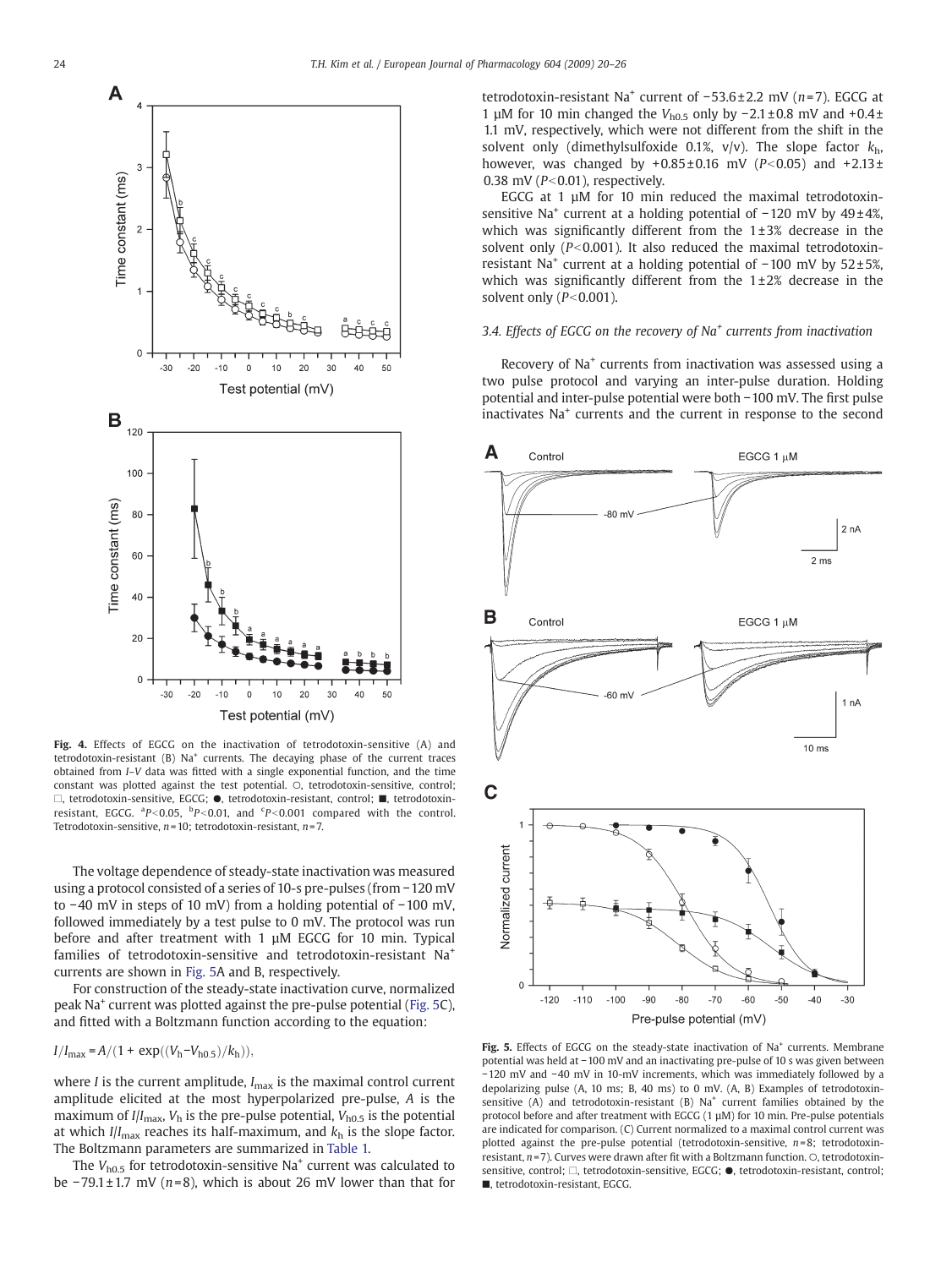

Fig. 6. Effects of EGCG on the recovery of Na<sup>+</sup> currents from inactivation. Two identical pulses of 10-ms (tetrodotoxin-sensitive) or 40-ms (tetrodotoxin-resistant) duration to 0 mV from a holding potential of −100 mV were separated by an inter-pulse (−100 mV) duration of increasing amount of time. The protocol was run before and after treatment with EGCG (1 µM) for 10 min. Current in response to the second pulse was normalized and plotted against the inter-pulse duration in logarithmic scale (tetrodotoxinsensitive,  $n=8$ ; tetrodotoxin-resistant,  $n=7$ ). Curves are fits of the time course of recovery to the sum of two exponentials (tetrodotoxin-sensitive) or three exponentials (tetrodotoxin-resistant). ○, tetrodotoxin-sensitive, control; □, tetrodotoxin-sensitive, EGCG; ●, tetrodotoxin-resistant, control; ■, tetrodotoxin-resistant, EGCG.

pulse reflects the recovered fraction of Na+ current that is dependent on the inter-pulse duration. The recovered fraction was fitted with the sum of two exponentials (tetrodotoxin-sensitive) or three exponentials (tetrodotoxin-resistant):

#### $I = A_1(1-\exp(-t/\tau_1)) + A_2(1-\exp(-t/\tau_2)) + A_3(1-\exp(-t/\tau_3)) + C$

where *I* is the current normalized to the second pulse,  $A_1$ ,  $A_2$  and  $A_3$ are the relative proportions of each exponential,  $\tau_1$ ,  $\tau_2$  and  $\tau_3$  are recovery time constants,  $t$  is the inter-pulse duration in ms, and  $C$  is the proportion of the current that is already recovered before the measurement limit of 0.1 ms.

The recovery time courses before and after treatment with EGCG (1 µM) for 10 min are shown in Fig. 6 and parameters for the exponential fit are summarized in Table 2. EGCG slowed the recovery of tetrodotoxin-sensitive Na<sup>+</sup> current from inactivation, which resulted from a significant increase in the  $\tau_2$  value. EGCG appeared to accelerate the recovery of tetrodotoxin-resistant Na+ current from inactivation, which mainly resulted from the decrease of the  $\tau_2$  value. The decrease, however, was not statistically significant.

#### 4. Discussion

In the present study we showed that EGCG potently inhibited tetrodotoxin-sensitive and tetrodotoxin-resistant Na<sup>+</sup> currents in rat dorsal root ganglion neurons in a concentration-dependent manner. EGCG slowed the inactivation kinetics of both types of Na<sup>+</sup> currents. However, EGCG had little or no effect on the activation or steady-state inactivation voltage of either type of Na<sup>+</sup> current. EGCG simply reduced the availability of Na<sup>+</sup> channels for activation. Thus, EGCG appears to bind to resting Na<sup>+</sup> channels to inhibit them. EGCG slowed the recovery of tetrodotoxin-sensitive Na<sup>+</sup> current from inactivation.

Recently it has been reported that EGCG inhibited Na<sup>+</sup> current in rat hippocampal neurons [\(Deng et al., 2008\)](#page-6-0). Here EGCG reduced the available Na<sup>+</sup> channels and slowed the inactivation kinetics in line with our results. However, EGCG caused a hyperpolarizing shift of both activation and steady-state inactivation voltages, which were not observed in the present study. Na<sub>V</sub>1.1, Na<sub>V</sub>1.2 and Na<sub>V</sub>1.6 are the major Na<sup>+</sup> channel isoforms found in hippocampus ([Goldin, 2001](#page-6-0)). In dorsal root ganglia, however, Na<sub>V</sub>1.1, Na<sub>V</sub>1.6 and Na<sub>V</sub>1.7 shape tetrodotoxinsensitive Na<sup>+</sup> current, and Na<sub>V</sub>1.8 and Na<sub>V</sub>1.9 shape tetrodotoxinresistant Na<sup>+</sup> current ([Black et al., 2004; Goldin, 2001](#page-6-0)). The discrepancy of the EGCG effects between two neuronal types possibly stems from the different compositions of Na<sup>+</sup> channel isoforms.

Effects of EGCG on electrical activity in other tissues have been reported. EGCG (1–20 µM) depolarizes enteric neurons in the myenteric plexus of the small intestine possibly by directly activating cation channels [\(Homma et al., 2001](#page-6-0)). In the same preparation it  $(1-20 \mu M)$  also facilitates cholinergic ganglionic transmission by increasing the release of acetylcholine [\(Katayama et al., 2002\)](#page-6-0). In vascular smooth muscle cells EGCG at 30  $\mu$ M opens Ca<sup>2+</sup>-permeable non-selective cation channels and EGCG at 100 µM potentiates and then inhibits voltage-gated  $Ca^{2+}$ channels ([Campos-Toimil and Orallo, 2007\)](#page-6-0).

In medial vestibular nuclear neurons EGCG (0.5–1 µM) lowers the spontaneous firing rate and hyperpolarizes the membrane without changing the amplitude of afterhyperpolarization ([Jeong et al., 2005\)](#page-6-0). On the contrary, in substantia nigra dopaminergic neurons, it (5– 10 µM) increases the spike frequency, depolarizes the membrane and decreases the amplitude of afterhyperpolarization, possibly via inhibition of  $Ca^{2+}$ -dependent K<sup>+</sup> currents [\(Jeong et al., 2007\)](#page-6-0). The increase in the spike frequency can enhance the dopamine release, and this may explain the usefulness of EGCG in Parkinson's disease.

Tea extract activates GABA<sub>A</sub> receptor, probably because tea contains GABA-like compounds [\(Hossain et al., 2002](#page-6-0)). However, EGCG inhibits the response of recombinant  $α1β1$  or  $α1β2γ2L$  GABA<sub>A</sub> receptor expressed in Xenopus oocytes to GABA with  $IC_{50}$  values of 16 and 15 µM, respectively ([Campbell et al., 2004; Hossain et al., 2002\)](#page-6-0). Nevertheless at low concentration (0.1 µM) EGCG enhances the action of diazepam on the activation by GABA of  $\alpha$ 1 $\beta$ 2 $\gamma$ 2L GABAA receptor [\(Campbell et al., 2004](#page-6-0)). In hippocampal neurons EGCG up to 10 µM has no effect on GABA<sub>A</sub> current, but reverses GABA<sub>A</sub> receptor negative modulator methyl β-carboline-3-carboxylate inhibition on GABA<sub>A</sub> current ([Vignes et al., 2006](#page-6-0)). Thus it is possible that EGCG displaces an endogeneous negative modulator of GABA<sub>A</sub> receptor. Besides EGCG (10  $\mu$ M) attenuates the intracellular Ca<sup>2+</sup> increase and excitotoxicity in hippocampal neurons induced by AMPA ([Bae et al., 2002\)](#page-6-0).

EGCG inhibits rat brain Kv1.5 K<sup>+</sup> channel with an IC<sub>50</sub> of 101  $\mu$ M with no influence on the voltage dependence of steady state activation or inactivation of the channel ([Choi et al., 2001](#page-6-0)). EGCG also inhibits ATP-sensitive  $K^+$  ( $K_{ATP}$ ) channels, specifically Kir6.2/SUR1 and Kir6.2 $\Delta$ C36, expressed in Xenopus oocytes with IC<sub>50</sub> values of 142 and 19.9 µM, respectively [\(Baek et al., 2005\)](#page-6-0). EGC is, however, less potent to inhibit KATP channels. A similar tendency was observed in the present study that EGC was far less potent to inhibit Na<sup>+</sup> currents than EGCG. Thus gallate moiety of EGCG appears to be an important functional group to modulate these channels.

The epidermal growth factor receptors are implicated in the abnormal growth of several types of human cancers. EGCG inhibits the

#### Table 2

Parameters for the recovery of Na<sup>+</sup> currents from inactivation

|                                |                | Control         | EGCG                       |
|--------------------------------|----------------|-----------------|----------------------------|
| Tetrodotoxin-sensitive current | A <sub>1</sub> | $0.83 \pm 0.04$ | $0.83 \pm 0.03$            |
|                                | T <sub>1</sub> | $5.1 \pm 0.4$   | $8.2 \pm 0.9^b$            |
|                                | A <sub>2</sub> | $0.17 \pm 0.04$ | $0.17 \pm 0.03$            |
|                                | T <sub>2</sub> | $129 + 43$      | $343 \pm 182$              |
| Tetrodotoxin-resistant current | A <sub>1</sub> | $0.46 \pm 0.03$ | $0.51 \pm 0.03$            |
|                                | T <sub>1</sub> | $1.4 \pm 0.1$   | $1.8 \pm 0.2$ <sup>a</sup> |
|                                | A <sub>2</sub> | $0.19 \pm 0.02$ | $0.18 \pm 0.03$            |
|                                | T <sub>2</sub> | $22 + 4$        | $12 + 3$                   |
|                                | $A_3$          | $0.11 \pm 0.02$ | $0.07 \pm 0.02$            |
|                                | $T_3$          | $873 \pm 163$   | $1631 \pm 377$             |
|                                |                | $0.23 \pm 0.02$ | $0.25 \pm 0.05$            |

Cells were treated with 1 µM EGCG for 10 min.  $\tau$  is in ms. Tetrodotoxin-sensitive,  $n=8$ ; tetrodotoxin-resistant,  $n = 7$ .  ${}^{a}P < 0.01$ ,  ${}^{b}P < 0.001$  compared with the control.